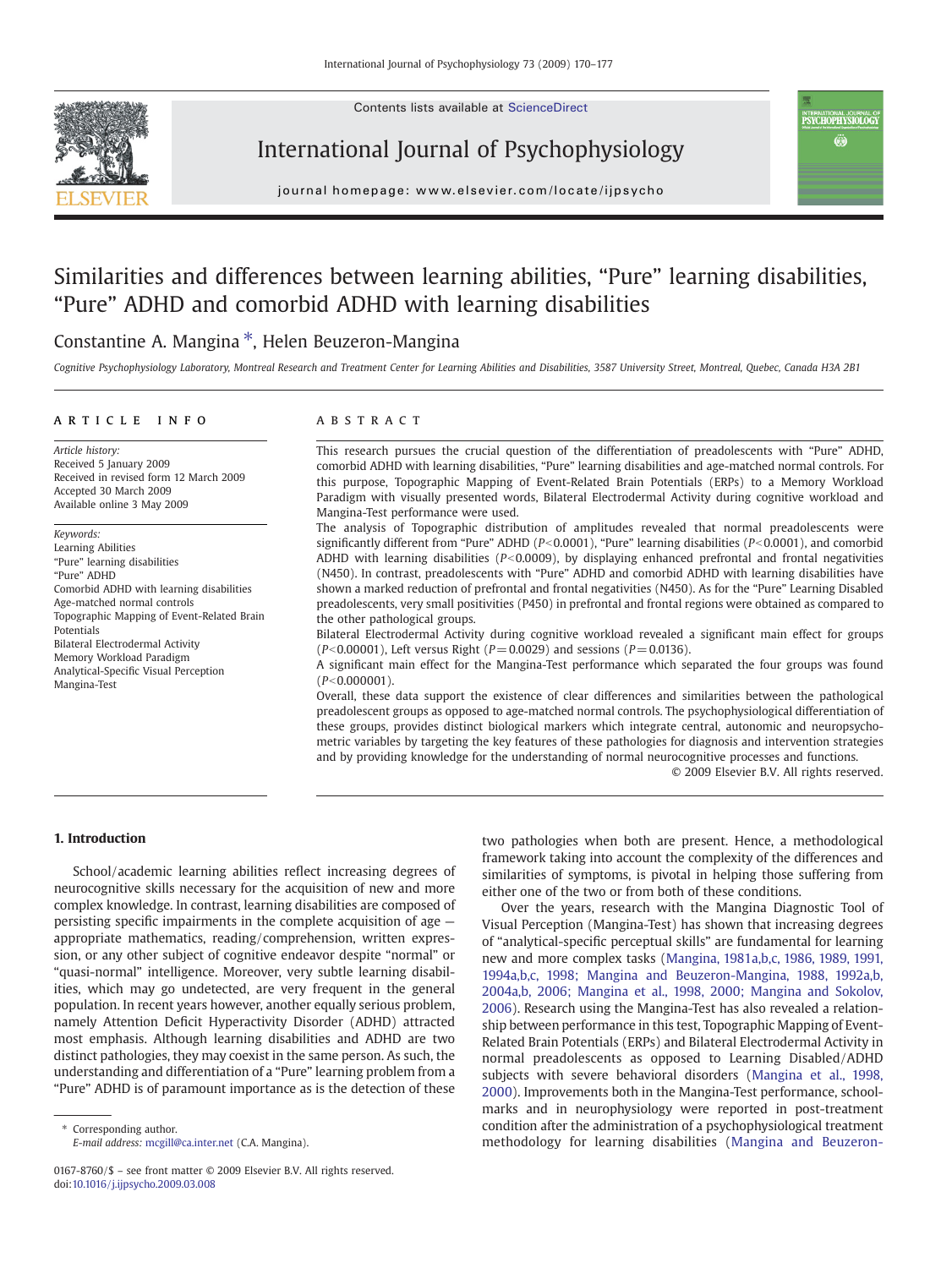[Mangina, 1988, 1992b;](#page--1-0) [2004a,b](#page--1-0)). Furthermore, Mangina-Test performance differences and ERP topographic indicants were found to delineate normal subjects, "Pure" learning disabled, "Pure" ADHD and comorbid ADHD with learning disabilities ([Mangina and Beuzeron-](#page--1-0)[Mangina, 2006, 2008](#page--1-0)). Impaired Mangina-Test performance was found along with ERP irregularities in Early Alzheimer's Disease as compared to age-matched normal controls ([Mangina and Beuzeron-](#page--1-0)[Mangina, 1998, 2000](#page--1-0)). Functional Magnetic Resonance Imaging (fMRI) investigations were undertaken in young healthy adults and revealed the neural correlates underlying "analytical-specific visual perception" as measured by the Mangina-Test in terms of task difficulty and specificity of the stimuli ([Mangina et al., 2008a,b;](#page--1-0) [Mangina et al., 2009a,b-this issue](#page--1-0)). Additional research showing the clinical usefulness and diagnostic value of the Mangina-Test includes children and adolescents with neuropsychiatric pathologies and language impairments ([Chiarenza and Benvenuti, 2002; Chiarenza](#page--1-0) [et al., 2006](#page--1-0)), the neuropsychometric evaluation of ADHD and the differentiation between ADHD and learning disabilities ([Karaka](#page--1-0)ş et al., [2006, 2008\)](#page--1-0).

With large samples of children and adolescents, we had also identified and standardized the bilateral electrodermal parameters of learning disabled subjects and those with normal neurocognitive abilities [\(Mangina and Beuzeron-Mangina, 1992a\)](#page--1-0). The intracerebral representation of neural modulators of human electrodermal phenomena was investigated for the first time with the direct electrical stimulation of the brain and the concomitant recording of Bilateral Electrodermal Activity ([Mangina and Beuzeron-Mangina, 1994, 1996](#page--1-0)). It was found that, among the 32 sites investigated, the anterior cingulate gyri, the amygdalae and the anterior and posterior hippocampi are potent ipsilateral modulators of bilateral electrodermal responses as opposed to neocortical sites such as the midregions of the second temporal gyri [\(Mangina and Beuzeron-Mangina,](#page--1-0) [1996](#page--1-0)). Systematic manipulations of Bilateral Electrodermal Activity coupled with stimulation using "analytical-specific perceptual tasks" (derived from the Mangina-Test), has been applied within a complex psychophysiological treatment methodology for learning disabilities and the improvement of neurocognitive abilities [\(Man](#page--1-0)[gina, 1986, 1989, 1991, 1993, 1997; Mangina and Beuzeron-Mangina,](#page--1-0) [1988, 1992a,b, 1998, 2004a,b\)](#page--1-0). During this psychophysiological treatment procedure, manipulation and maintenance of bilateral electrodermal activation within the identified and standardized range of 6.5–8.5 μmhos simultaneously combined with "analytical-specific perceptual stimulation" contribute to the enhancement of prefrontal and frontal N450 Event-Related Brain Potentials (ERPs) in treated learning disabled/ADHD subjects after eight consecutive months of treatment [\(Mangina and Beuzeron-Mangina, 2004a,b](#page--1-0)). In contrast, learning disabled/ADHD subjects who were not treated, exhibited the same ERP irregularities at baseline and eight months later in spite of having received special education interventions within the same time interval [\(Mangina and Beuzeron-Mangina, 2004a,b\)](#page--1-0). Thus, those results suggested that time and/or maturation per se did not play a role in improving ERP topography and neurocognitive abilities. Rather, brain plasticity as expressed in ERP Topographic Mapping was involved in the improvement of treated learning disabled/ADHD subjects due to the direct impact of specific methodological intervention which alters the functional neuroanatomy and electrophysiology of the human brain [\(Mangina and Beuzeron-Mangina, 2004a,b; Mangina](#page--1-0) [and Sokolov, 2006](#page--1-0)). Of particular interest to this psychophysiological treatment methodology, is the fact that the amygdala, the hippocampus and the anterior cingulate gyrus are important limbic modulators of Bilateral Electrodermal Activity ([Mangina and Beuzeron-Mangina, 1994,](#page--1-0) [1996\)](#page--1-0). Moreover, the anterior cingulate, richly interconnected with the prefrontal cortex, has a fundamental role in regulating cognition, behavioral adjustment and memory functions [\(Goldman-Rakic, 1987a,b,](#page--1-0) [1994, 1995; Goldman-Rakic et al., 1984, 1992, 1993; Fox and Bell, 1990;](#page--1-0) [Fuster, 1997, 2000; Pribram, 2003; Mangina and Sokolov, 2006\)](#page--1-0).

Our present research pursues the crucial question of the differentiation of preadolescents with normal learning abilities, "Pure" learning disabilities, "Pure" ADHD and comorbid ADHD with learning disabilities [\(Mangina and Beuzeron-Mangina, 2006, 2008](#page--1-0)). Our previous studies focused on comorbid populations suffering from learning disabilities with ADHD, and we had drawn attention to the fact that these independent pathologies may often coexist [\(Mangina et al., 2000;](#page--1-0) [Mangina and Beuzeron-Mangina, 2004a,b](#page--1-0)). In recent years however, the need for differentiating groups with different pathologies as well as comorbid conditions as compared to normal subjects without any pathologies became imperative ([Mangina and Beuzeron-Mangina,](#page--1-0) [2006, 2008](#page--1-0)). Other investigators have also warned that comorbid pathologies in boys and girls are frequent, independently transmitted in families and that both are etiologically distinct [\(Monuteaux et al., 2005;](#page--1-0) [Seidman et al., 2001, 2006; Doyle et al., 2001\)](#page--1-0). Those studies, along with our findings had indicated that comorbid ADHD with learning disorders in mathematics and/or reading comprehension should receive adequate professional attention for both pathologies.

Following the above rationale, our present research examined the following aspects in four distinct preadolescent groups: 1) normal learning abilities; 2) "Pure" learning disabilities; 3) "Pure" ADHD; 4) comorbid ADHD with learning disabilities and to establish markers distinguishing similarities and differences among groups as follows:

- 1) The extent to which varying degrees of "analytical-specific visual perception" as measured by the Mangina-Test performance would differentiate the four groups;
- 2) The extent to which Bilateral Electrodermal Activity (EDA) during cognitive workload would differentiate the four groups;
- 3) The extent to which Topographic Mapping of ERPs to our Memory Workload Paradigm would differentiate the four groups.

#### 2. Method

#### 2.1. Participants

For this research, 80 male preadolescents were selected. Of these, 20 were normal controls (16 right-handed and four left-handed), 20 with "Pure" learning disabilities (18 right-handed and two left-handed), 20 with "Pure" ADHD, (17 right-handed and three left-handed) and 20 had comorbid ADHD with learning disabilities (18 right-handed and two left-handed).

The age range of all preadolescent participants was 10.5–11.8 years (mean age 11.4). In addition, the following selection criteria were rigorously applied for each group.

#### 2.1.1. Selection criteria for the normal control preadolescents

- 1. Absence of any learning disabilities and/or ADHD.
- 2. School-marks higher than 65%.
- 3. WISC-R IQ≥85.
- 4. No psychiatric disorders.
- 5. No sensory impairments.
- 6. No evidence of neurological impairments.
- 7. No medication.

#### 2.1.2. Selection criteria for "Pure" learning disabled preadolescents

- 1. DSM-IV criteria for learning disorders (both Mathematics Disorder and Reading/comprehension Disorder) ([American Psychiatric](#page--1-0) [Association, 1994](#page--1-0)).
- 2. School-marks lower than 51%.
- 3. WISC-R IQ≥85.
- 4. No other psychiatric disorders.
- 5. No sensory impairments.
- 6. No evidence of neurological impairments.
- 7. No medication.